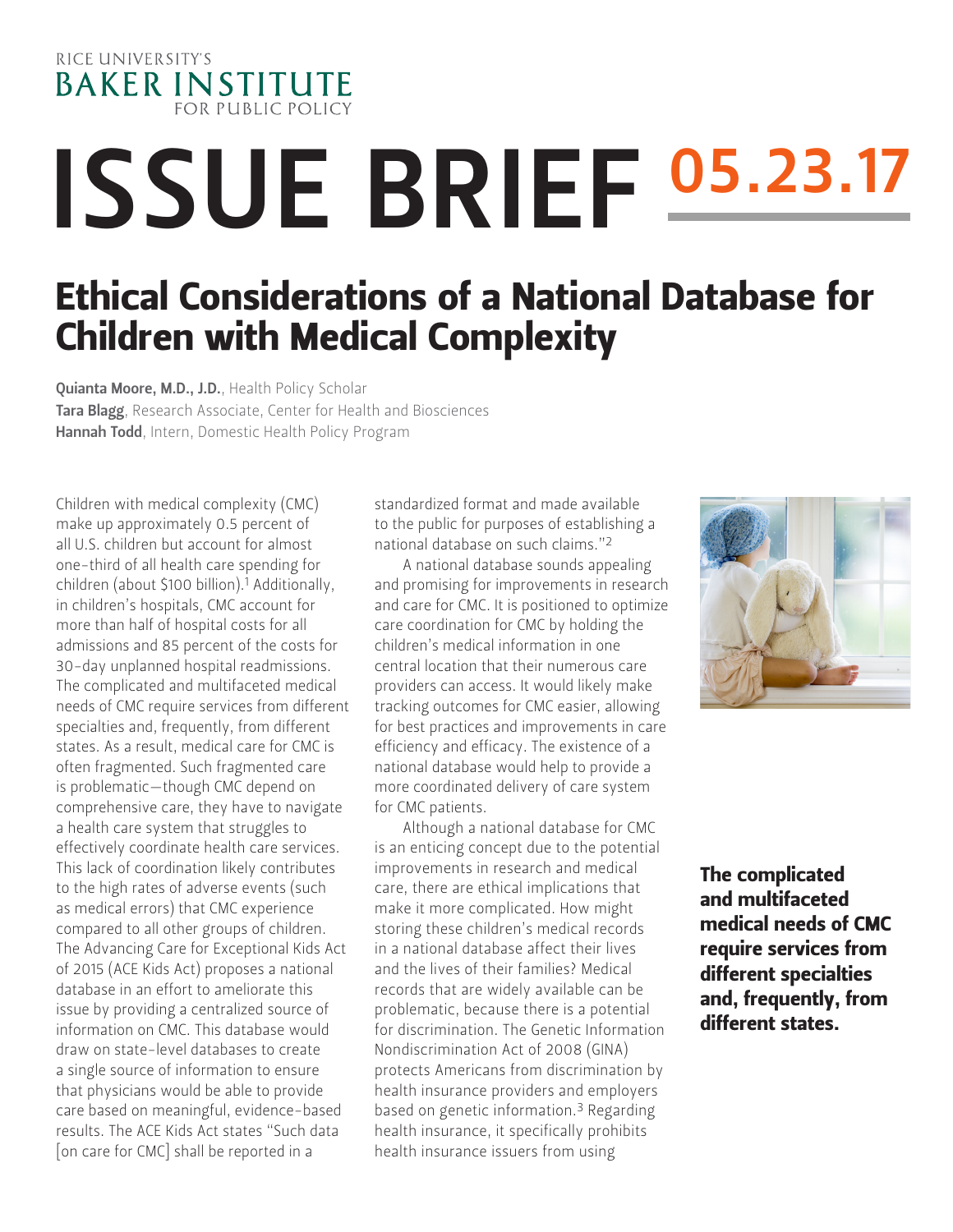Although a national database for CMC is an enticing concept due to the potential improvements that it may encourage in research and care, there are ethical implications that make it more complicated.

There are risks associated with a national database for CMC that are not overcome by the potential benefit of improving care coordination.

genetic information to determine eligibility, coverage, underwriting, or premiums. This includes information regarding family members. Unfortunately, GINA only protects an individual with a genetic predisposition for the disease, but not an individual actively suffering from said disease.4 As such, if a child with muscular dystrophy is listed in a national database, the employer of the child's parent has the right to use this information to determine the cost of the parent's, and potentially even the family's, health insurance.

Additionally, GINA only prohibits genetic discrimination in the realms of health insurance and employment and fails to preclude discrimination based on conspicuous symptoms, or in other areas such as life insurance, disability insurance, and long-term care insurance. The American Medical Association (AMA) noted the risk of third-party access to genetic information in the "AMA Principles of Medical Ethics" by emphasizing how "the prospect of access to and use of such information [about individuals across a wide and growing spectrum of genetic variations associated with disease risk] by third parties who have a stake in an individual's health raises ethical concerns about confidentiality and potentially inappropriate use of genetic information."5 Some CMC have genetic conditions that are passed on from their parents, and the presence of this information in a national database could have a detrimental impact on how the parents are viewed and treated by their employers.

Finally, GINA specifically aims to prohibit discrimination based on "genetic information," a diverse set of data that goes beyond mere genetic test results. GINA categorizes family medical history, use of genetic services, and participation in genetic research as "genetic information."6 For CMC, a national database containing medical information may not receive the same type of protection. Although many of these children have genetic conditions, protection under GINA would require that all CMC health information fall

within the statute's definition of "genetic information." For instance, GINA would likely not provide protection for conditions that have already fully manifested. On the other hand, it is possible that medical information in the database could be considered family medical history and could be protected under GINA, but this is not guaranteed. Thus, there are risks associated with a national database for CMC that are not overcome by the potential benefit of improving care coordination. The risks specifically lie in the scope of the information protected, and that of protections afforded to patients and their families.

A national database for CMC has been lauded as an opportunity for researchers to improve treatments, families to receive coordinated care, and physicians to provide higher-quality care. However, the potential for discrimination against CMC and their families related to making their health information public creates concerns about the potential impact of passing the ACE Kids Act.

# ENDNOTES

1. Jay G. Berry, *What Children with Medical Complexity, Their Families, and Healthcare Providers Deserve from an Ideal Healthcare System* (Palo Alto, California: Lucile Packard Foundation for Children's Health, December 1, 2015).

2. Advancing Care for Exceptional Kids Act, H.R. 546, 114th Congress, 2015.

3. See "Genetic Discrimination" page on the National Human Genome Research Institute website: [https://www.genome.gov/10002077/.](https://www.genome.gov/10002077/)

4. Mark A. Rothstein, "GINA, the ADA, and Genetic Discrimination in Employment," *The Journal of Law, Medicine, and Ethics: A Journal of the American Society of Law, Medicine, and Ethics*, 36, no. 4 (2008): 837- 840. doi:10.1111/j.1748-720X.2008.00341.x.